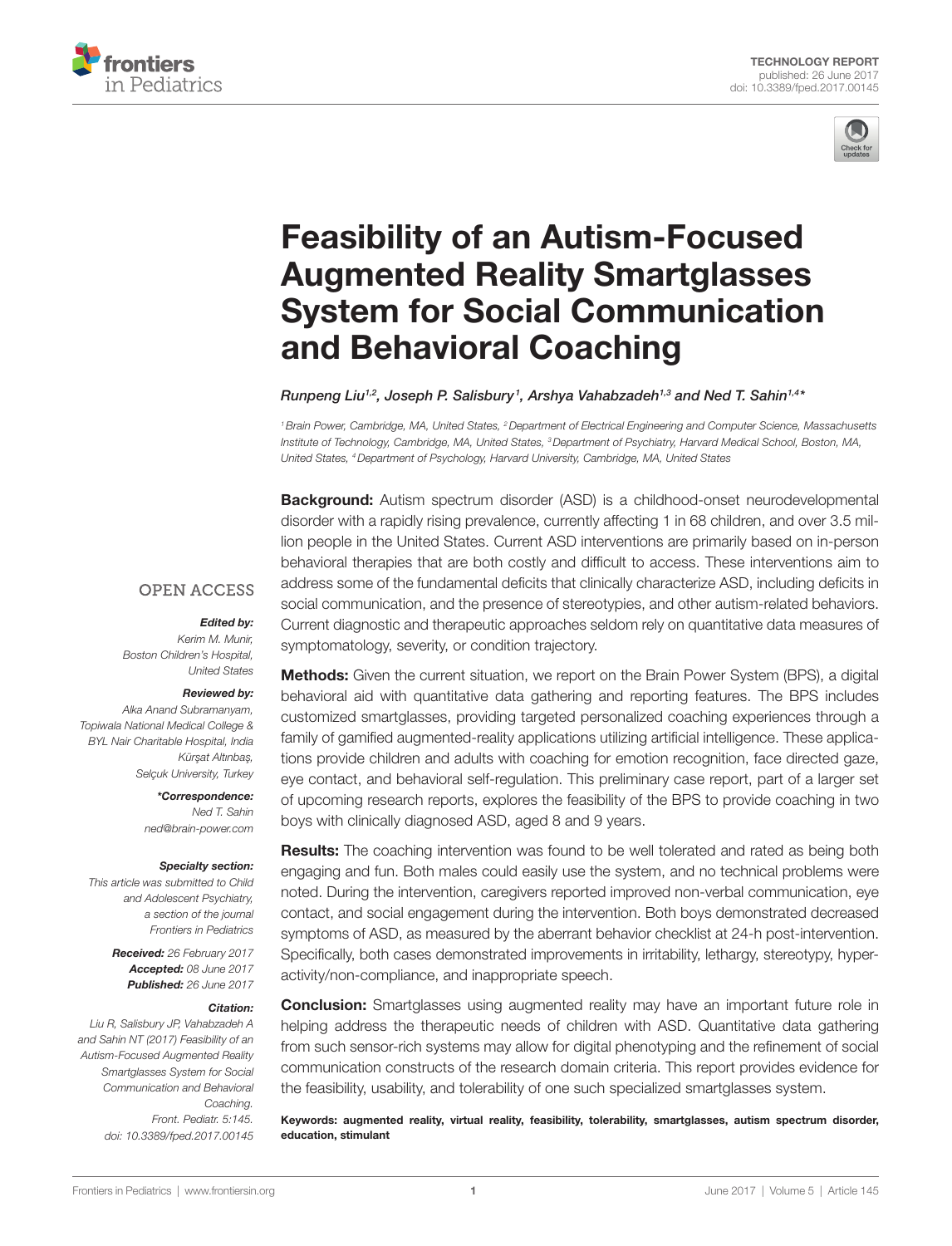# **BACKGROUND**

Autism spectrum disorder (ASD) is a childhood-onset neurodevelopmental disorder with a rapidly increasing prevalence. ASD is now thought to affect as many as 1 in 68 children, and over 3.5 million people, in the United States ([1](#page-6-8)). The economic impact of ASD is substantial with an aggregated total cost in the United States of approximately \$236 billion ([2\)](#page-6-9). This figure includes direct and indirect costs from a variety of sources, including medical care, special education, and lost parental productivity ([2](#page-6-9), [3\)](#page-6-10). Many children with ASD benefit from intensive behavioral interventions, although the costs are often prohibitive, ranging between an additional \$40,000 and \$60,000 per child per year in the United States ([4](#page-6-11)).

The rapid rise in the number of individuals diagnosed with ASD has strained the limited behavioral therapy resources, and many children face considerable delays in obtaining these muchneeded interventions ([5](#page-6-12)). These interventions are crucial given that there are no medical treatments to improve the deficits seen in ASD. ASD is principally characterized by impairments in social communication, and the presence of repetitive and restrictive behaviors [\(6\)](#page-6-13). Evidence-based behavioral therapies have sought to address these deficits by focusing on improving communication, social interactions, and reducing challenging behaviors [\(7\)](#page-6-14). Vital socially salient information is transmitted through facial emotions, expressions, eye gaze, and other nuanced social cues. Unfortunately, many people with ASD have been found to demonstrate deficits in facial processing, potentially accounting for some of their difficulties in social communication ([8](#page-6-15)).

The high demand for therapeutic autism services combined with recent technological advances have led to a rapid increase in attempts to deliver such interventions through digital modalities ([9](#page-6-16)). Compared to traditional behavioral therapies, evidence for these digital interventions are limited, but there are some research studies to suggest that digital interventions may improve specific skills and behaviors in people with ASD (**[Table 1](#page-1-0)**).

Furthermore, children with ASD may be especially receptive to such digital interventions [\(17,](#page-6-6) [18\)](#page-6-17). Children with ASD have been shown to have a preference for electronic media ([19](#page-6-18)), game-like elements [\(20\)](#page-6-19), computer-generated speech [\(21\)](#page-6-20), and those with particular visual strengths may be especially adept at engaging with digital modalities [\(22\)](#page-6-21). Current diagnostic and therapeutic approaches seldom rely on quantitative data measures of symptomatology, severity, or condition trajectory, and it is hoped that digital tools may help

<span id="page-1-0"></span>TABLE 1 | Evidence for digital interventions in people with autism spectrum disorder

| Skills and behaviors aided<br>by digital interventions |               |  |  |
|--------------------------------------------------------|---------------|--|--|
| Social and emotional skills                            | $(10-13)$     |  |  |
| Face recognition skills                                | (14)          |  |  |
| Adaptive behaviors                                     | $(10-12, 15)$ |  |  |
| Vocational behaviors                                   | (16)          |  |  |
| Academic skills                                        | (17)          |  |  |
| Communication skills                                   | (11)          |  |  |
| Challenging behaviors                                  | (10)          |  |  |

to provide such data. Emerging technology and mobile sensor-rich devices may help to deepen and refine new paradigms for understanding social communication, such as those outlined within the social processes construct of the National Institute of Mental Health's Research Domain Criteria (RDoC) [\(23\)](#page-6-22) and to undertake digital phenotyping and subtyping of behavioral conditions [\(24](#page-6-23)).

Some of the most promising technologies include augmented reality, and some reports have highlighted the early use of augmented reality interventions in children with ASD ([25–](#page-6-24)[27\)](#page-6-25). The Brain Power System (BPS) is a smartglasses-based augmented reality system for children and adults with ASD to teach themselves life skills that may facilitate or enhance self-sufficiency. The BPS consists of a number of gamified applications; the social communication module includes applications designed to teach users to recognize facial emotional expressions and to attend to the faces of others. The BPS collects quantitative data about the user's environment and interactions through the use of an array of inbuilt sensors and analyzes these data through the use of artificial intelligence (AI), including the use of Affdex emotion AI (Affectiva, Boston, MA, USA) [\(28](#page-6-26)). This report will explore the feasibility and usability of the BPS through caregiver interview, staff observation, and structured validation with autism rating scales.

The BPS was developed in response to several areas of need highlighted by people with ASD and their families. One of the most frequently encountered concerns by parents was a feeling of "disconnection" from their children during conversations. This sense of disconnection is likely related to several previously outlined social communication deficits in ASD, including deficits in social-emotional reciprocity, non-verbal communicative behaviors used for social interaction, and deficits in developing, maintaining, and understanding relationships ([6](#page-6-13)).

# METHODS

In this report, the feasibility of the BPS was assessed when it was used to provide a single session of a behavioral coaching intervention to two males with ASD. The tolerability, usability, and behavioral changes associated with the intervention were assessed *via* a validated autism inventory, and subjective caregiver and user report. The aberrant behavior checklist (ABC) was the validated autism inventory used in this study [\(29\)](#page-6-27).

#### Users

The BPS system was trialed on two male users aged 8 and 9 years of age who had a specialist-derived clinical diagnosis of ASD according to the DSM-5 criteria ([6](#page-6-13)). Both users screened positive for ASD when assessed with the Social Communication Questionnaire ([30\)](#page-6-28), a validated caregiver questionnaire of ASD symptoms that is frequently used as a screener for entrance to research studies ([31\)](#page-6-29). User demographics are laid out in **[Table 2](#page-2-0)**. Each participant was accompanied by their caregiver to the intervention session.

## Brain Power System

The BPS is a smartglasses-based behavioral aid designed to help children and adults with ASD with emotional understanding, face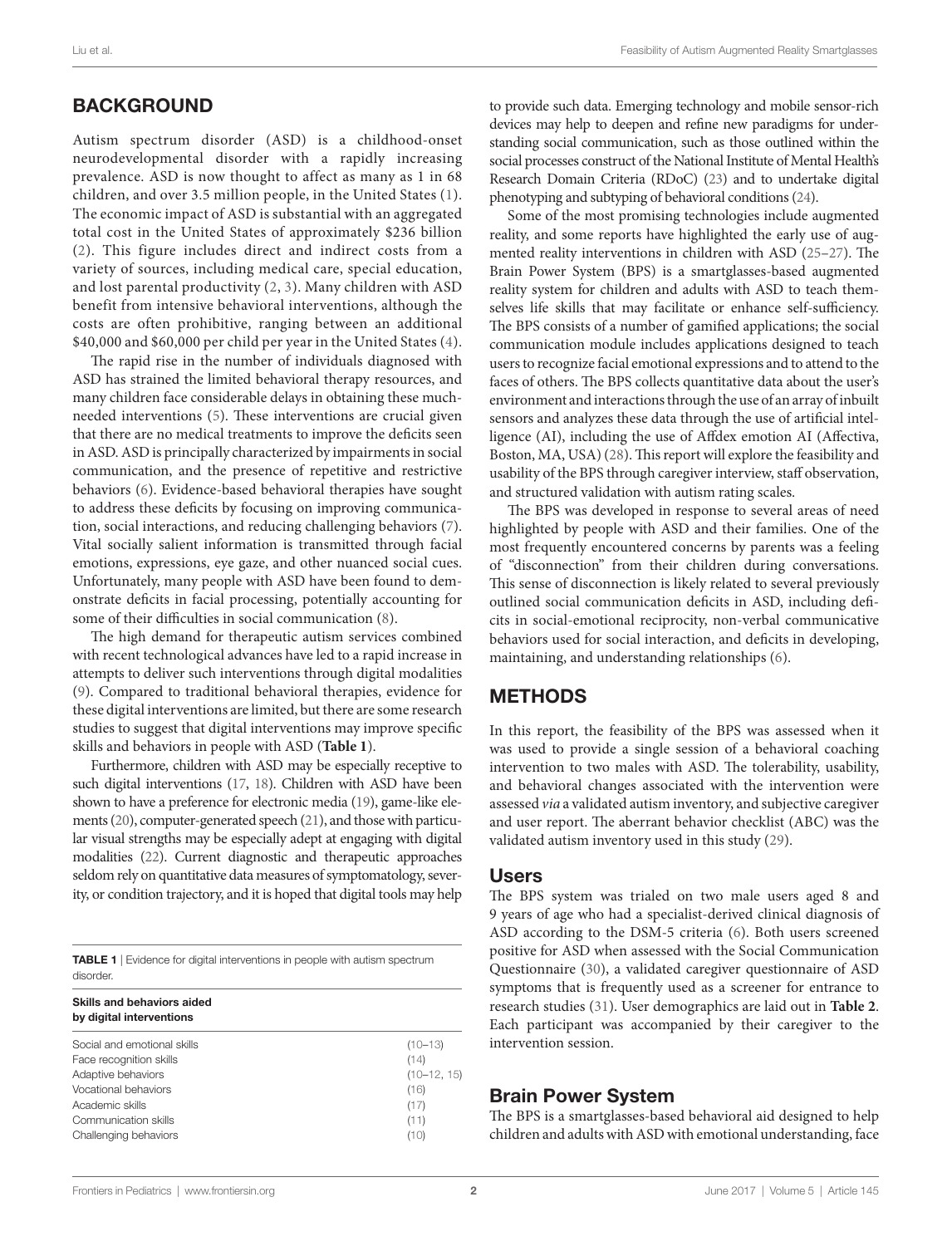#### <span id="page-2-0"></span>TABLE 2 | Demographics of users.

|                                  | User A                                                                                                                                                                          | User B                                                        |
|----------------------------------|---------------------------------------------------------------------------------------------------------------------------------------------------------------------------------|---------------------------------------------------------------|
| Age                              | 8 years 7 months                                                                                                                                                                | 9 years 9 months                                              |
| Gender                           | Male                                                                                                                                                                            | Male                                                          |
| Diagnosis                        | Autism spectrum disorder (ASD)                                                                                                                                                  | <b>ASD</b>                                                    |
| Age of diagnosis                 | 7 years 9 months                                                                                                                                                                | 6 years 8 months                                              |
| Prior smartglasses<br>experience | None                                                                                                                                                                            | None                                                          |
| Corrective<br>eye-wear           | None                                                                                                                                                                            | None                                                          |
| Schooling                        | Mainstream public school with special<br>academic supports                                                                                                                      | Mainstream public<br>school with special<br>academic supports |
| Prior intervention(s)            | Occupational therapy, speech<br>and language therapy, social skills<br>training, cognitive behavioral therapy,<br>psychotherapy, dietary modification,<br>anxiolytic medication | Psychotherapy                                                 |



<span id="page-2-1"></span>directed-gaze, eye contact, and self-control. The BPS is a combination of hardware and software add-ons that may be integrated onto a variety of smartglasses platforms. The physical attributes of the BPS in this report are shown in **[Figure 1](#page-2-1)**. The BPS includes a family of gamified applications and has onboard sensors that it uses to capture real-time data across several different categories, such as movement, physiology, in-app performance, video, and audio. Software analysis of data from the smartglasses' inbuilt gyroscope and accelerometer allows for calculation and real-time tracking of a user's head direction and movements. The BPS can also give real-time visual and auditory feedback to users *via* a small computer screen above the right eye and a bone conduction speaker behind the right ear.

Brain Power System applications have been designed with the goal of enhancing social and cognitive skills development in children and adults with ASD. Face Game and Emotion Game are two gamified BPS applications and are designed to help children improve their ability to engage in face and eye directed gaze and to recognize facial emotion, respectively.

#### Face Game and Emotion Game Apps

Faces are a rich source of socially salient information and humans are drawn to attend to faces, and to gaze at facial features in a stereotypical manner ([32](#page-6-30)). People with ASD have been found to have reduced attention to the faces of others, and compared to their typically developing peers, may demonstrate altered facial feature gaze patterns ([33](#page-6-31), [34](#page-6-32)). Two key theories have been put forward to help explain the diminished eye contact in autism, gaze aversion, and gaze indifference. Gaze aversion suggests that the individual with ASD actively avoids eye contact as it is threatening, anxietyinducing, or linked to physiologic overstimulation [\(35](#page-6-33)[–37\)](#page-6-34). Gaze indifference, on the other hand, supports the notion that reduced eye contact in ASD may be a passive phenomenon, where the eyes of others are not seen as being engaging or a relevant stimulus [\(38\)](#page-6-35). Certainly, given the heterogeneity seen in ASD, different theories may hold true for different individuals.

*Face Game* aims to coach users to attend visually to another person's face while attempting to overcome the suspected challenges identified by both gaze indifference and gaze aversion. *Face Game* uses gamified augmented reality to increase user engagement and interest in human faces, addressing an underlying challenge in gaze indifference. *Face Game* is also designed to help address some of the proposed challenges described in gaze aversion theory. *Face Game* is designed to allow users to have a comfortable starting point, using videogame engagement principles, but proceeding to gradually help users to engage and interact with human faces in the real-world. *Face Game* provides for multiple different levels, and as the user progresses, the digital elements gradually become more subtle, while real-world interactions are emphasized.

*Face Game* applies computer vision algorithms to a real-time camera feed and detects human faces anywhere in the user's field of view. These detected human faces are then overlaid with an augmented reality cartoon face in a manner that attempts to engage the user and attract his or her attention. When the user turns to look directly at the augmented reality cartoon, it gradually fades, revealing the underlying human face. At this time, *Face Game* rewards the user with "points." The points rapidly tally for a period while the user's gaze is directed at their partner's face. Point accumulation eventually slows and then stops increasing to prevent rewarding and, therefore, promoting staring. The user can then repeat the process of looking away and looking back at the face in order to accumulate more points. The central region of the face—for instance, the eye regions—contains the most socially salient information. *Face Game* provides a higher point reward when users look closer to the more socially salient central region of the face. Closed loop feedback is possible through the collection of in-app metrics and quantitative sensor-data, allowing for customization of game difficulty and rewards.

During typical early childhood development, infants rapidly become able to recognize expressed facial emotions. Facial emotions carry with them important social information about a person's affective state, intentions, and surroundings ([39\)](#page-6-36). New technology may be particularly useful in assessing and measuring facial expressions in a manner that may improve the social communication constructs of RDoCs [\(23\)](#page-6-22).

Facial emotion recognition appears to be impaired in ASD ([40\)](#page-7-0) and reduced emotional understanding is linked to reduced real-world social behavior and adaptive functioning ([41](#page-7-1)). Emotion recognition training may be effective in ASD, however, generalizability to real-world situations is unclear ([40](#page-7-0)). *Emotion Game* was developed as a means of helping users assess and identify different human facial emotions. The aim of *Emotion Game* is to help augment emotion recognition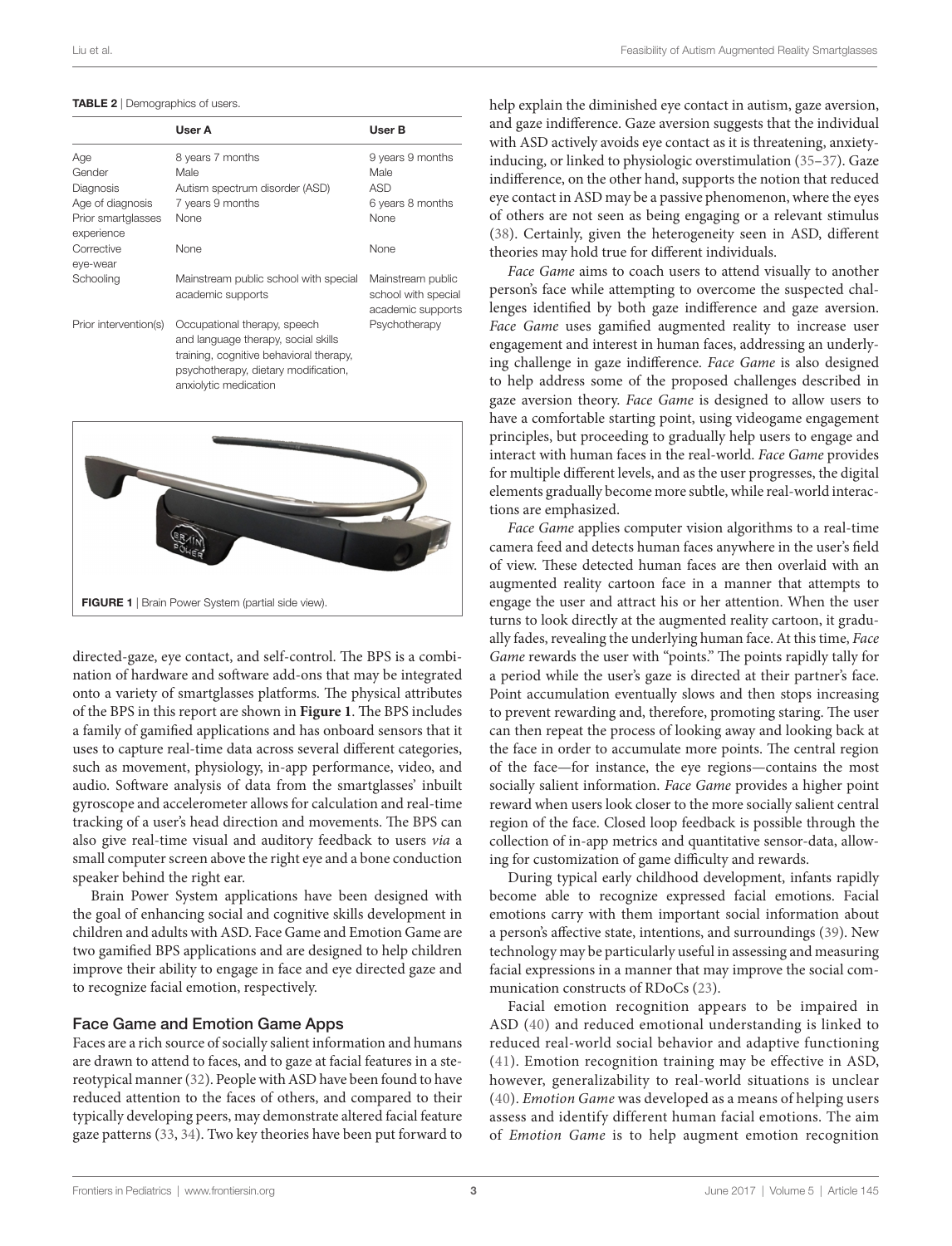training provided by therapists. Like *Face Game*, *Emotion Game* also detects human faces, and through software assessment, can accurately identify a range of human facial emotional expressions. *Emotion Game* uses a visual display to prompt the user to correctly identify the facial emotion in the detected human face by presenting them with two emoticon choices. Users are instructed to choose the correct emoticon with a slight tilt of their head. The BPS detects the head movement and awards points depending on the result of the selection. The experience can also feature deeper gamified elements, such as customized on-screen rewards, and adapts to individual performance based on data-driven closed-loop feedback.

## Experimental Design

Two boys with ASD had a single BPS coaching session with two BPS applications, *Face Game* and *Emotion Game*. This report is part of a larger ongoing IRB-approved clinical trial program.

The coaching session consisted of an initial orientation period where the users and caregivers became familiar with the system had the opportunity to wear the device. Once they were comfortable with the device, the user and caregiver had discrete periods of time to learn to play *Face Game* and *Emotion Game*. The participants, caregivers, and study staff had the opportunity to pause or stop the coaching session at any time for any reason including bathroom breaks, food or water breaks, changes in behavior, and lack of tolerability of device. During the intervention, there was additional external audio and video monitoring in place.

Outcome measures consisted of the ABC and a caregiver and user post-intervention interview. The ABC is an empirically developed scale designed to measure behavioral symptoms in individuals with developmental disorders across five domains: irritability/agitation; lethargy/social withdrawal; stereotypic behavior; hyperactivity/non-compliance; and inappropriate speech ([29\)](#page-6-27). The ABC was conducted pre-intervention to obtain a baseline measure, and also at 24 h post-intervention. The post-intervention ABC assessed the entire 24 h immediately following intervention. The total ABC score and subscale scores were calculated. Immediately following the intervention, every caregiver had a post-intervention interview. The caregiver interview assessed how the user had interacted with the BPS, exploring feasibility, tolerability, and usability. The caregivers were also asked to identify changes in the user's social communication and behavior, including questions about perceived changes in emotional connection, behavioral issues, and verbal and non-verbal communication.

## Ethical Considerations

This report was conducted as part of the "Brain Empowerment— Youth Oriented Unconstrained Reality for Social Engagement and Lifeskills Formation Study" approved by Asentral, Inc., Institutional Review Board (Newburyport, MA, USA). The children's participation in this study was discussed with their legal guardian and informed consent was obtained. The guardians were informed that they could withdraw consent at any time and for any reason.

<span id="page-3-0"></span>TABLE 3 | Caregiver report on user interaction with Brain Power System.

|                                          | User A    | User B    |
|------------------------------------------|-----------|-----------|
| Level of engagement with device          | Very high | Very high |
| Level of tolerability of device and apps | Very high | High      |
| Level of enjoyment                       | Very high | Very high |
| Ease of use                              | Very high | High      |
| Level of interaction with device         | Very high | High      |

<span id="page-3-1"></span>TABLE 4 | Caregiver perceptions of user and caregiver emotional and behavioral change

| User A<br>User B                                                              |  |
|-------------------------------------------------------------------------------|--|
|                                                                               |  |
| Non-verbal communication<br>Greatly improved<br>Improved                      |  |
| Unchanged from<br>Unchanged from baseline<br>Verbal communication<br>baseline |  |
| Greatly improved<br>Diminished<br>Emotional connection                        |  |
| Greatly improved<br>Improved<br>Eye contact                                   |  |
| Greatly diminished<br>Behavioral control<br>Improved                          |  |
| Social engagement<br>Greatly improved<br>Improved                             |  |
| Caregiver stress levels<br>Greatly improved<br>Unchanged from baseline        |  |

# RESULTS

Both of the users and their respective caregivers completed the intervention session without any adverse effects noted by the study staff or reported by the participant and caregiver.

### Caregiver Report

Caregivers had a post-intervention structured interview to assess the feasibility and functionality of the BPS. The BPS was felt to have both high tolerability and engagement. Caregivers also felt that both males found the system enjoyable and fun to use (**[Table 3](#page-3-0)**). The caregivers were also interviewed about their perception of changes in the user's communication, interaction, and behavioral control during the intervention (**[Table 4](#page-3-1)**). Additionally, caregivers were asked to rate their own stress level. Both caregivers reported users had improved non-verbal communication, eye contact, and social engagement. Both caregivers felt that verbal communication was unaffected. One caregiver reported decreased emotional connection and behavioral control, while the other noted improvements in both of these areas. One caregiver felt their own stress levels were greatly improved.

# Aberrant Behavior Checklist

The pre-intervention ABCs for both User A and User B demonstrate considerable symptom burden across all subscales, with a total baseline symptom score of 60 and 53, respectively (maximum score 174) (**[Table 5](#page-4-0)**). The post-intervention ABC, which covered the 24 h post-intervention, demonstrated improved symptoms across all subscales in both users. Additionally, both users had a zero post-intervention ABC score in the lethargy/social withdrawal subscale, and User A had a zero score in the inappropriate speech and stereotypic behavior subscales. Both users were noted to have had a substantial decrease in the hyperactivity/ non-compliance subscale, the largest subscale contributor to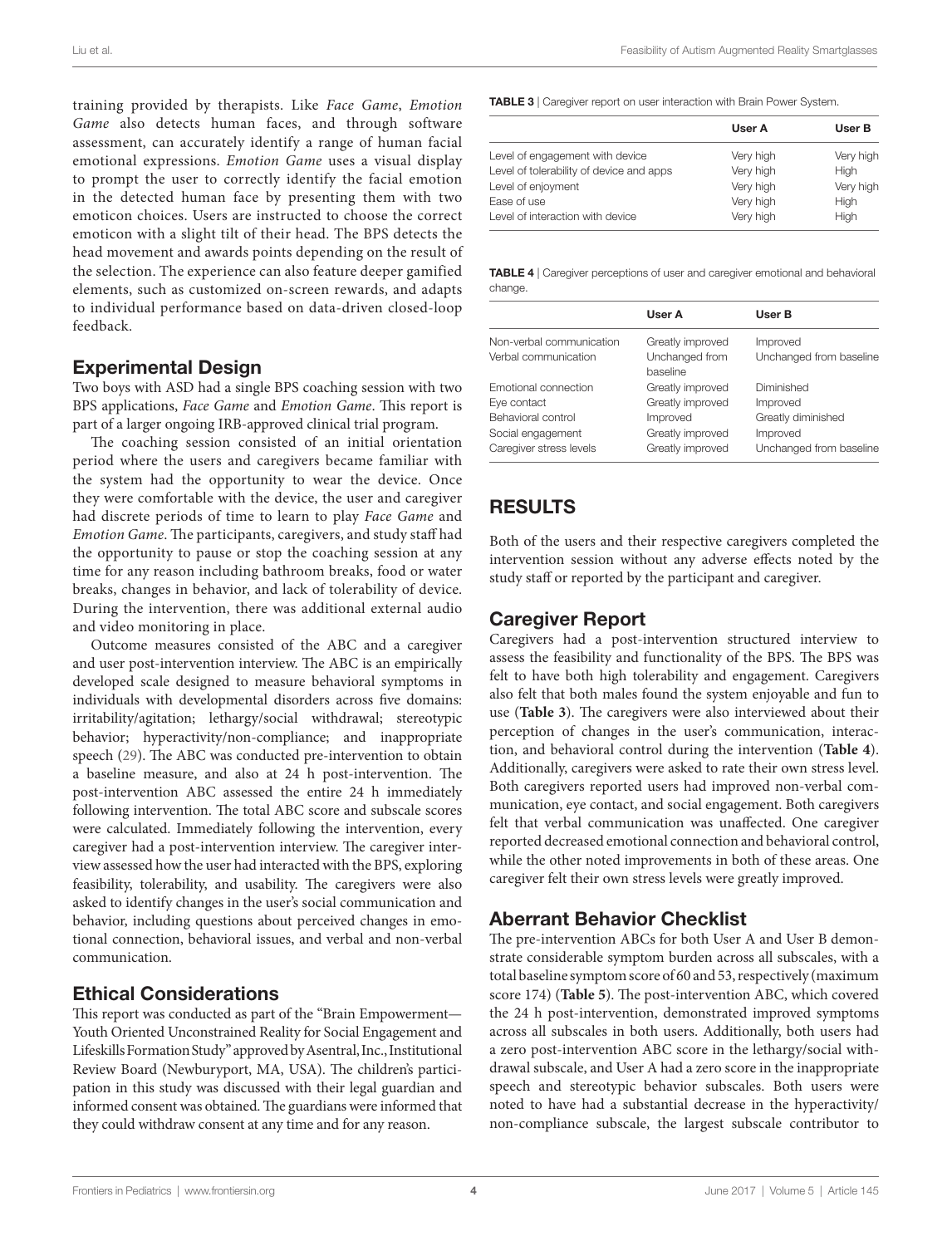#### <span id="page-4-0"></span>TABLE 5 | Aberrant behavior checklist (ABC)-subscale score pre- and post-intervention.

| ABC-subscale                                  | User A                                |                        | User B                                |                        |
|-----------------------------------------------|---------------------------------------|------------------------|---------------------------------------|------------------------|
|                                               | <b>Pre-intervention</b><br>(baseline) | 24 h post-intervention | <b>Pre-intervention</b><br>(baseline) | 24 h post-intervention |
| Irritability/agitation (max. 45 points)       | 18                                    |                        | 14                                    |                        |
| Lethargy/social withdrawal (max. 48 points)   |                                       |                        |                                       |                        |
| Stereotypic behavior (max. 21 points)         |                                       |                        |                                       |                        |
| Hyperactivity/non-compliance (max. 48 points) | 19                                    |                        | 26                                    |                        |
| Inappropriate speech (max. 12 points)         |                                       |                        | h                                     |                        |



<span id="page-4-1"></span>their baseline ABC total score. The pre-intervention and postintervention ABC-subscale scores for User A and User B are visualized in **[Figures 2](#page-4-1)** and **[3](#page-5-0)**, respectively.

# **DISCUSSION**

Augmented reality interventions provide an opportunity to enhance social communication in ASD, and our report demonstrates preliminary evidence of usability and feasibility of one combination of smartglasses and augmented reality technology. Both users managed to use the device without any observable adverse effects, and the BPS was found to be well tolerated, easy to use, and highly engaging according to the caregivers. Caregivers also noted that the users had improved social interactions, through improvements in non-verbal communication, social engagement, and eye contact while using the BPS. It was reassuring to see that ABC scores 24 h post-intervention did not get worse, when compared to the pre-intervention baseline. In fact, it was noted that both children had considerable reductions in symptoms across all five ABC subscales, including irritability/ agitation, lethargy/social withdrawal, stereotypic behavior, hyperactivity/non-compliance, and inappropriate speech. While these findings highlight promising feasibility, and usability, and may also suggest some improvement to subjective and objective behavior, there are a number of notable limitations. First, the intervention was tested in two young males, and our findings cannot be expected to generalize to the broader ASD population, which is highly demographically and clinically heterogeneous. Additionally, in this report, the primary aim was to assess feasibility through the use of a single intervention session. To further understand the improvements in ASD symptoms as measured by the ABC, larger studies will be required. Our ongoing research efforts are investigating the outcomes of repeated coaching sessions, in addition to longitudinal monitoring of the ABC to see if there are sustained changes to the ABC based on the use of these interventions. We will also need explore how females with ASD may respond to the BPS, as sex and gender may influence symptoms presentations, and we should be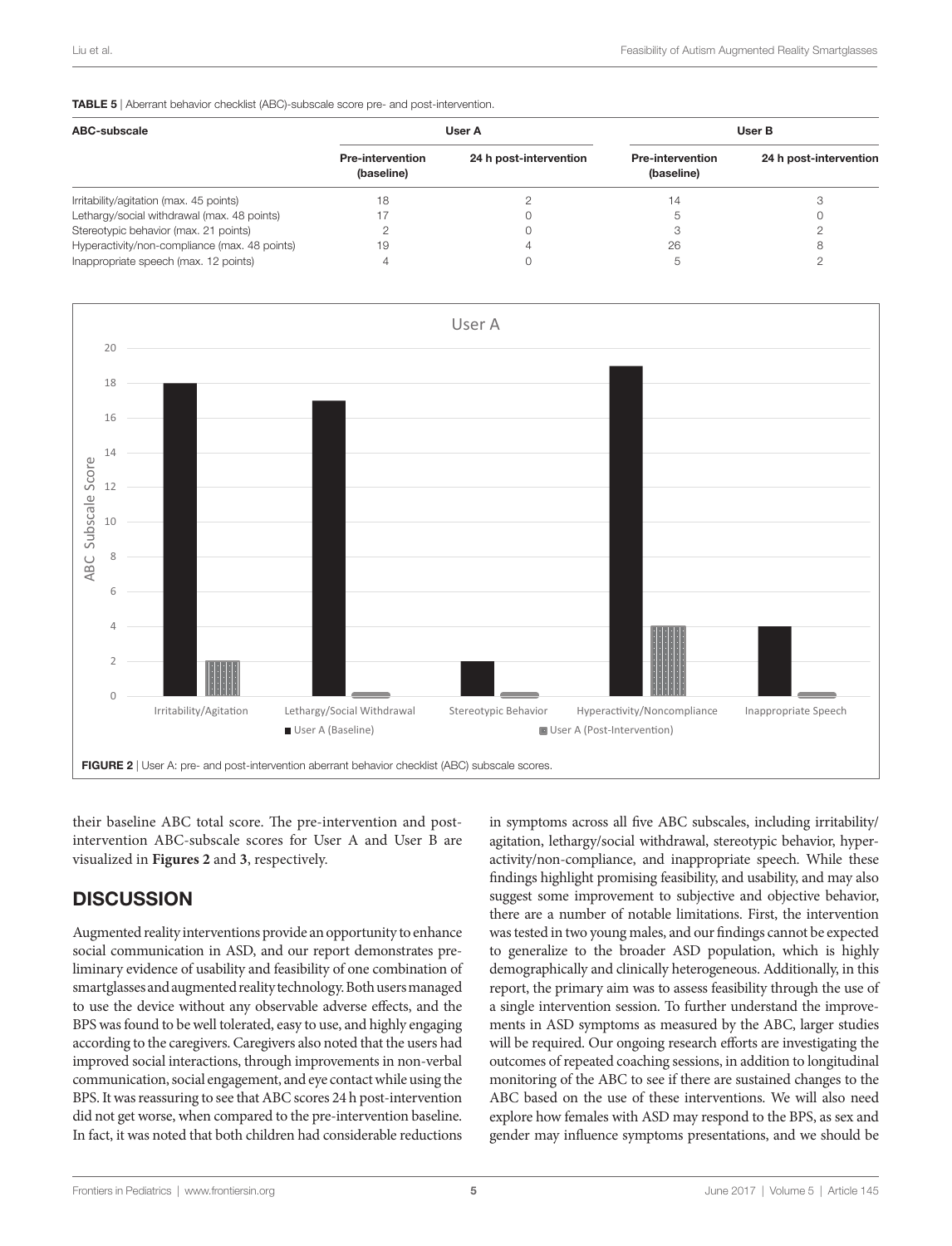

<span id="page-5-0"></span>mindful of the range of sexually dimorphic differences in social communication, memory, and cognitive flexibility [\(42](#page-7-2)).

When using technologies like the BPS, a vast amount of user data is collected through the inbuilt smartglasses sensors, and analyzed through the applications. These quantitative datasets, encompassing visual, audio, physiologic, and movement data around social interactions, may allow for deeper insights into baseline social communication deficits, and improvements in interventions. Through the use of machine learning we may be able to adopt a data-driven approach to identifying optimal therapeutic and educational approaches for each individual user.

Smartglasses may offer a number of distinct advantages compared to applications delivered *via* smartphones. With smartglasses, users are heads-up as opposed to immersed in a screen, and they remain hands-free, thus able to use their hands to engage in both non-verbal social communication and undertake educational/ occupational tasks. This type of mobile and lightweight technology allows users to coach themselves in the privacy of their own home, and whenever is most convenient. Finally, such technology can be rapidly scaled to meet demands.

# **CONCLUSION**

The ASD community has considerable difficulty accessing effective and timely therapeutic interventions. This situation may potentially be addressed through the use of digital interventions, such as augmented reality. Augmented reality may be especially effective as it may deliver visual and auditory cues while the user is simultaneously engaged in natural or structured social interactions. Additionally, wearable technologies contain sensors that can be used to record and quantitatively monitor a user's interaction. This report highlights the need for further research into the use of augmented reality technologies as a therapeutic tool for people with ASD. To the authors' knowledge, this is the first published report of the use of augmented reality smartglasses, such as Google Glass, as a behavioral aid in a pediatric population. In the two reported cases, augmented reality smartglasses demonstrated high feasibility, usability, and tolerability. Overall, the results are encouraging but should be considered in the context of the limitations outlined.

# ETHICS STATEMENT

This report includes data from human participants who used the Brain Power System. The use of the Brain Power System by children and adults with autism is under AIRB 2015-405A; "Brain Empowerment – Youth Oriented Unconstrained Reality for Social Engagement and Lifeskills Formation," IRB-approved by Asentral INC IRB, who is affiliated with the Commonwealth of Massachusetts' Department of Public Health.

# AUTHOR CONTRIBUTIONS

NS is the inventor of the Brain Power System. JS, AV, and NS helped to design and create the intervention. AV was the lead on the writing of this technology report, with additional review and contributions by JS, RL, and NS.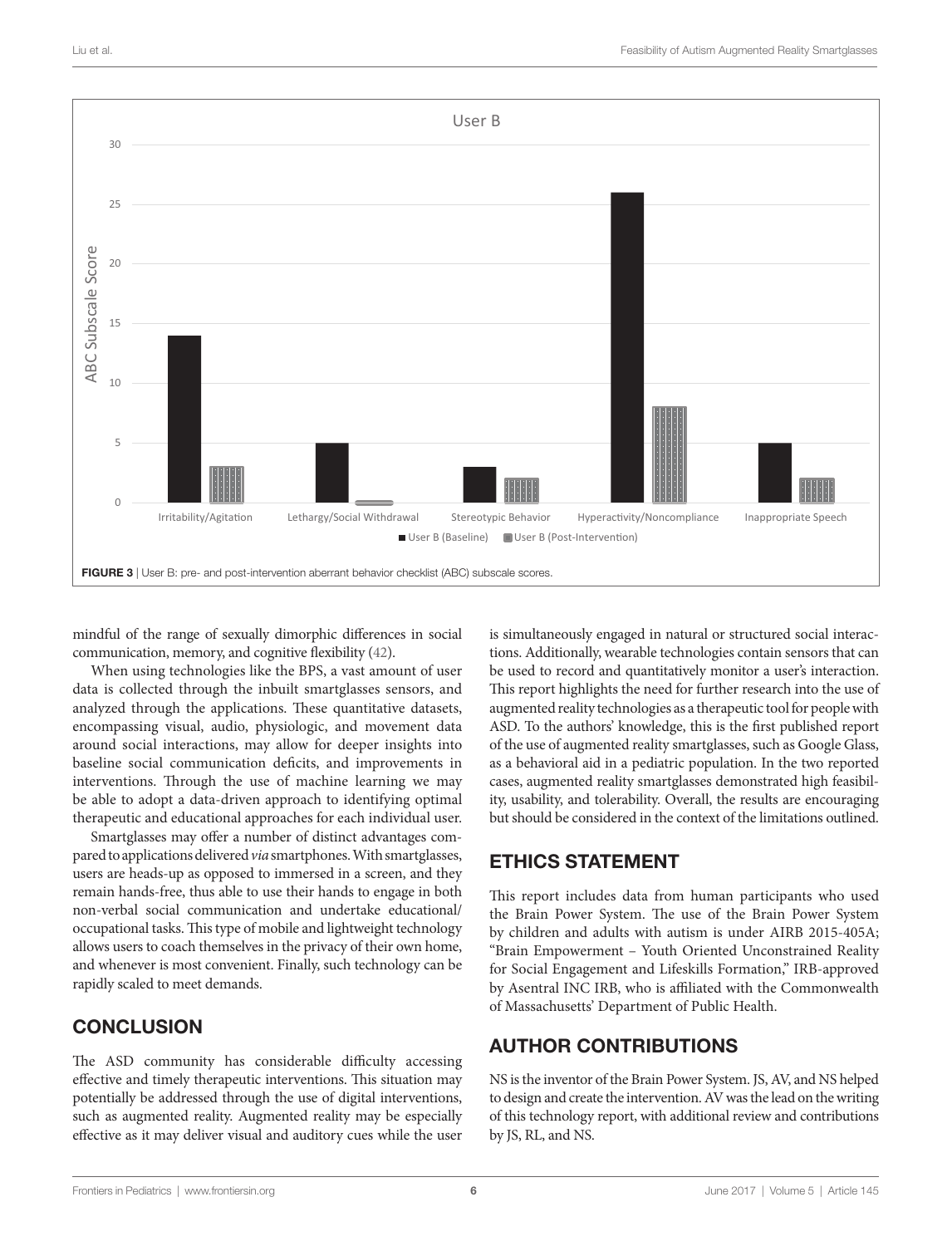# **REFERENCES**

- <span id="page-6-8"></span>1. Baio J; Developmental Disabilities Monitoring Network Surveillance Year 2010 Principal Investigators; Centers for Disease Control and Prevention (CDC). Prevalence of autism spectrum disorder among children aged 8 years: Autism and Developmental Disabilities Monitoring Network, 11 sites, United States, 2010. *MMWR Surveill Summ* (2014) 63(2):1–21.
- <span id="page-6-9"></span>2. Buescher AV, Cidav Z, Knapp M, Mandell DS. Costs of autism spectrum disorders in the United Kingdom and the United States. *JAMA Pediatr* (2014) 168(8):721–8. doi:[10.1001/jamapediatrics.2014.210](https://doi.org/10.1001/jamapediatrics.2014.210)
- <span id="page-6-10"></span>3. Lavelle TA, Weinstein MC, Newhouse JP, Munir K, Kuhlthau KA, Prosser LA. Economic burden of childhood autism spectrum disorders. *Pediatrics* (2014) 133(3):e520–9. doi:[10.1542/peds.2013-0763](https://doi.org/10.1542/peds.2013-0763)
- <span id="page-6-11"></span>4. Amaral D, Geschwind D, Dawson G, editors. *Autism Spectrum Disorders*. Oxford: University Press (2011).
- <span id="page-6-12"></span>5. Zablotsky B, Pringle BA, Colpe LJ, Kogan MD, Rice C, Blumberg SJ. Service and treatment use among children diagnosed with autism spectrum disorders. *J Dev Behav Pediatr* (2015) 36(2):98–105. doi[:10.1097/DBP.0000000000000127](https://doi.org/10.1097/DBP.0000000000000127)
- <span id="page-6-13"></span>6. Association AP. *Diagnostic and Statistical Manual of Mental Disorders (DSM-5*®*)*. Arlington: American Psychiatric Association Publishing (2013).
- <span id="page-6-14"></span>7. Wong C, Odom SL, Hume KA, Cox AW, Fettig A, Kucharczyk S, et al. Evidence-based practices for children, youth, and young adults with autism spectrum disorder: a comprehensive review. *J Autism Dev Disord* (2015) 45(7):1951–66. doi[:10.1007/s10803-014-2351-z](https://doi.org/10.1007/s10803-014-2351-z)
- <span id="page-6-15"></span>8. Tanaka JW, Sung A. The "eye avoidance" hypothesis of autism face processing. *J Autism Dev Disord* (2016) 46(5):1538–52. doi[:10.1007/](https://doi.org/10.1007/s10803-013-1976-7) [s10803-013-1976-7](https://doi.org/10.1007/s10803-013-1976-7)
- <span id="page-6-16"></span>9. Odom SL, Thompson JL, Hedges S, Boyd BA, Dykstra JR, Duda MA, et al. Technology-aided interventions and instruction for adolescents with autism spectrum disorder. *J Autism Dev Disord* (2015) 45(12):3805–19. doi[:10.1007/](https://doi.org/10.1007/s10803-014-2320-6) [s10803-014-2320-6](https://doi.org/10.1007/s10803-014-2320-6)
- <span id="page-6-0"></span>10. Ramdoss S, Lang R, Fragale C, Britt C, O'Reilly M, Sigafoos J, et al. Use of computer-based interventions to promote daily living skills in individuals with intellectual disabilities: a systematic review. *J Dev Phys Disabil* (2012) 24(2):197–215. doi[:10.1007/s10882-011-9259-8](https://doi.org/10.1007/s10882-011-9259-8)
- <span id="page-6-7"></span>11. Ramdoss S, Lang R, Mulloy A, Franco J, O'Reilly M, Didden R, et al. Use of computer-based interventions to teach communication skills to children with autism spectrum disorders: a systematic review. *J Behav Educ* (2011) 20(1):55–76. doi[:10.1007/s10864-010-9112-7](https://doi.org/10.1007/s10864-010-9112-7)
- <span id="page-6-3"></span>12. Ramdoss S, Machalicek W, Rispoli M, Mulloy A, Lang R, O'Reilly M. Computer-based interventions to improve social and emotional skills in individuals with autism spectrum disorders: a systematic review. *Dev Neurorehabil* (2012) 15(2):119–35. doi:[10.3109/17518423.2011.](https://doi.org/10.3109/17518423.2011.651655) [651655](https://doi.org/10.3109/17518423.2011.651655)
- <span id="page-6-1"></span>13. Wainer AL, Ingersoll BR. The use of innovative computer technology for teaching social communication to individuals with autism spectrum disorders. *Res Autism Spectr Disord* (2011) 5(1):96–107. doi[:10.1016/j.](https://doi.org/10.1016/j.rasd.2010.08.002) [rasd.2010.08.002](https://doi.org/10.1016/j.rasd.2010.08.002)
- <span id="page-6-2"></span>14. Tanaka JW, Wolf JM, Klaiman C, Koenig K, Cockburn J, Herlihy L, et al. Using computerized games to teach face recognition skills to children with autism spectrum disorder: the let's face it! program. *J Child Psychol Psychiatry* (2010) 51(8):944–52. doi:[10.1111/j.1469-7610.2010.02258.x](https://doi.org/10.1111/j.1469-7610.2010.02258.x)
- <span id="page-6-4"></span>15. Ayres KM, Maguire A, McClimon D. Acquisition and generalization of chained tasks taught with computer based video instruction to children with autism. *Educ Train Dev Disabil* (2009) 44(4):493–508.
- <span id="page-6-5"></span>16. Burke RV, Andersen MN, Bowen SL, Howard MR, Allen KD. Evaluation of two instruction methods to increase employment options for young adults with autism spectrum disorders. *Res Dev Disabil* (2010) 31(6):1223–33. doi:[10.1016/j.ridd.2010.07.023](https://doi.org/10.1016/j.ridd.2010.07.023)
- <span id="page-6-6"></span>17. Pennington RC. Computer-assisted instruction for teaching academic skills to students with autism spectrum disorders: a review of literature. *Focus Autism Other Dev Disabl* (2010) 25(4):239–48. doi:[10.1177/](https://doi.org/10.1177/1088357610378291) [1088357610378291](https://doi.org/10.1177/1088357610378291)
- <span id="page-6-17"></span>18. King AM, Thomeczek M, Voreis G, Scott V. iPad® use in children and young adults with autism spectrum disorder: an observational study. *Child Lang Teach Ther* (2014) 30(2):159–73. doi:[10.1177/0265659013510922](https://doi.org/10.1177/0265659013510922)
- <span id="page-6-18"></span>19. Shane HC, Albert PD. Electronic screen media for persons with autism spectrum disorders: results of a survey. *J Autism Dev Disord* (2008) 38(8):1499–508. doi:[10.1007/s10803-007-0527-5](https://doi.org/10.1007/s10803-007-0527-5)
- <span id="page-6-19"></span>20. Mayes SD, Calhoun SL. Analysis of WISC-III, Stanford-Binet: IV, and academic achievement test scores in children with autism. *J Autism Dev Disord* (2003) 33(3):329–41. doi:[10.1023/A:1024462719081](https://doi.org/10.1023/A:1024462719081)
- <span id="page-6-20"></span>21. Schlosser RW, Blischak DM. Is there a role for speech output in interventions for persons with autism? A review. *Focus Autism Other Dev Disabl* (2001) 16(3):170–8. doi:[10.1177/108835760101600305](https://doi.org/10.1177/108835760101600305)
- <span id="page-6-21"></span>22. Tincani M, Boutot E. Technology and autism: current practices and future directions. In: Edyburn D, Higgins K, Boon R, editors. *Handbook of Special Education Technology Research and Practice*. Whitefish Bay, WI: Knowledge by Design (2005). p. 413–21.
- <span id="page-6-22"></span>23. Health NIoM. *Behavioral Assessment Methods for RDoC Constructs*. Bethesda, MD: National Institute of Mental Health Services DoHaH (2016).
- <span id="page-6-23"></span>24. Insel T, Cuthbert B, Garvey M, Heinssen R, Pine DS, Quinn K, et al. Research domain criteria (RDoC): toward a new classification framework for research on mental disorders. *Am J Psychiatry* (2010) 167:748–51. doi:[10.1176/appi.](https://doi.org/10.1176/appi.ajp.2010.09091379) [ajp.2010.09091379](https://doi.org/10.1176/appi.ajp.2010.09091379)
- <span id="page-6-24"></span>25. Escobedo L, Tentori M, Quintana E, Favela J, Garcia-Rosas D. Using augmented reality to help children with autism stay focused. *IEEE Pervasive Comput* (2014) 13(1):38–46. doi:[10.1109/MPRV.2014.19](https://doi.org/10.1109/MPRV.2014.19)
- 26. da Silva CA, Fernandes AR, Grohmann AP. STAR: speech therapy with augmented reality for children with autism spectrum disorders. In: Cordeiro J, Hammoudi S, Maciaszek L, Camp O, Filipe J, editors. *Enterprise Information Systems. ICEIS 2014. Lecture Notes in Business Information Processing*, Vol. 227. Cham: Springer (2015).
- <span id="page-6-25"></span>27. Escobedo L, Nguyen DH, Boyd L, Hirano S, Rangel A, Garcia-Rosas D, et al., editors. MOSOCO: a mobile assistive tool to support children with autism practicing social skills in real-life situations. *Proceedings of the SIGCHI Conference on Human Factors in Computing Systems*. ACM (2012).
- <span id="page-6-26"></span>28. McDuff D, Mahmoud A, Mavadati M, Amr M, Turcot J, Kaliouby Re, editors. AFFDEX SDK: a cross-platform real-time multi-face expression recognition toolkit. *Proceedings of the 2016 CHI Conference Extended Abstracts on Human Factors in Computing Systems*. ACM (2016).
- <span id="page-6-27"></span>29. Aman MG, Singh NN, Stewart AW, Field CJ. The aberrant behavior checklist: a behavior rating scale for the assessment of treatment effects. *Am J Ment Defic* (1985) 89(5):485–91.
- <span id="page-6-28"></span>30. Rutter M, Bailey A, Lord C. *The Social Communication Questionnaire: Manual*. Torrance: Western Psychological Services (2003).
- <span id="page-6-29"></span>31. Chandler S, Charman T, Baird G, Simonoff E, Loucas T, Meldrum D, et al. Validation of the social communication questionnaire in a population cohort of children with autism spectrum disorders. *J Am Acad Child Adolesc Psychiatry* (2007) 46(10):1324–32. doi[:10.1097/chi.0b013e31812f7d8d](https://doi.org/10.1097/chi.0b013e31812f7d8d)
- <span id="page-6-30"></span>32. de Haas B, Schwarzkopf DS, Alvarez I, Lawson RP, Henriksson L, Kriegeskorte N, et al. Perception and processing of faces in the human brain is tuned to typical feature locations. *J Neurosci* (2016) 36(36):9289–302. doi:[10.1523/](https://doi.org/10.1523/JNEUROSCI.4131-14.2016) [JNEUROSCI.4131-14.2016](https://doi.org/10.1523/JNEUROSCI.4131-14.2016)
- <span id="page-6-31"></span>33. Riby DM, Hancock PJ. Viewing it differently: social scene perception in Williams syndrome and autism. *Neuropsychologia* (2008) 46(11):2855–60. doi:[10.1016/j.neuropsychologia.2008.05.003](https://doi.org/10.1016/j.neuropsychologia.2008.05.003)
- <span id="page-6-32"></span>34. Klin A, Jones W, Schultz R, Volkmar F, Cohen D. Visual fixation patterns during viewing of naturalistic social situations as predictors of social competence in individuals with autism. *Arch Gen Psychiatry* (2002) 59(9):809–16. doi:[10.1001/archpsyc.59.9.809](https://doi.org/10.1001/archpsyc.59.9.809)
- <span id="page-6-33"></span>35. Corden B, Chilvers R, Skuse D. Avoidance of emotionally arousing stimuli predicts social-perceptual impairment in Asperger's syndrome. *Neuropsychologia* (2008) 46(1):137–47. doi:[10.1016/j.neuropsychologia.2007.08.005](https://doi.org/10.1016/j.neuropsychologia.2007.08.005)
- 36. Tottenham N, Hertzig ME, Gillespie-Lynch K, Gilhooly T, Millner AJ, Casey BJ. Elevated amygdala response to faces and gaze aversion in autism spectrum disorder. *Soc Cogn Affect Neurosci* (2014) 9(1):106–17. doi[:10.1093/scan/](https://doi.org/10.1093/scan/nst050) [nst050](https://doi.org/10.1093/scan/nst050)
- <span id="page-6-34"></span>37. Kaartinen M, Puura K, Makela T, Rannisto M, Lemponen R, Helminen M, et al. Autonomic arousal to direct gaze correlates with social impairments among children with ASD. *J Autism Dev Disord* (2012) 42(9):1917–27. doi:[10.1007/s10803-011-1435-2](https://doi.org/10.1007/s10803-011-1435-2)
- <span id="page-6-35"></span>38. Moriuchi JM, Klin A, Jones W. Mechanisms of diminished attention to eyes in autism. *Am J Psychiatry* (2017) 174(1):26–35. doi:[10.1176/appi.](https://doi.org/10.1176/appi.ajp.2016.15091222) [ajp.2016.15091222](https://doi.org/10.1176/appi.ajp.2016.15091222)
- <span id="page-6-36"></span>39. Ekman P, Rolls E, Perrett D, Ellis H. Facial expressions of emotion: an old controversy and new findings [and discussion]. *Philos Trans R Soc Lond B Biol Sci* (1992) 335(1273):63–9. doi[:10.1098/rstb.1992.0008](https://doi.org/10.1098/rstb.1992.0008)